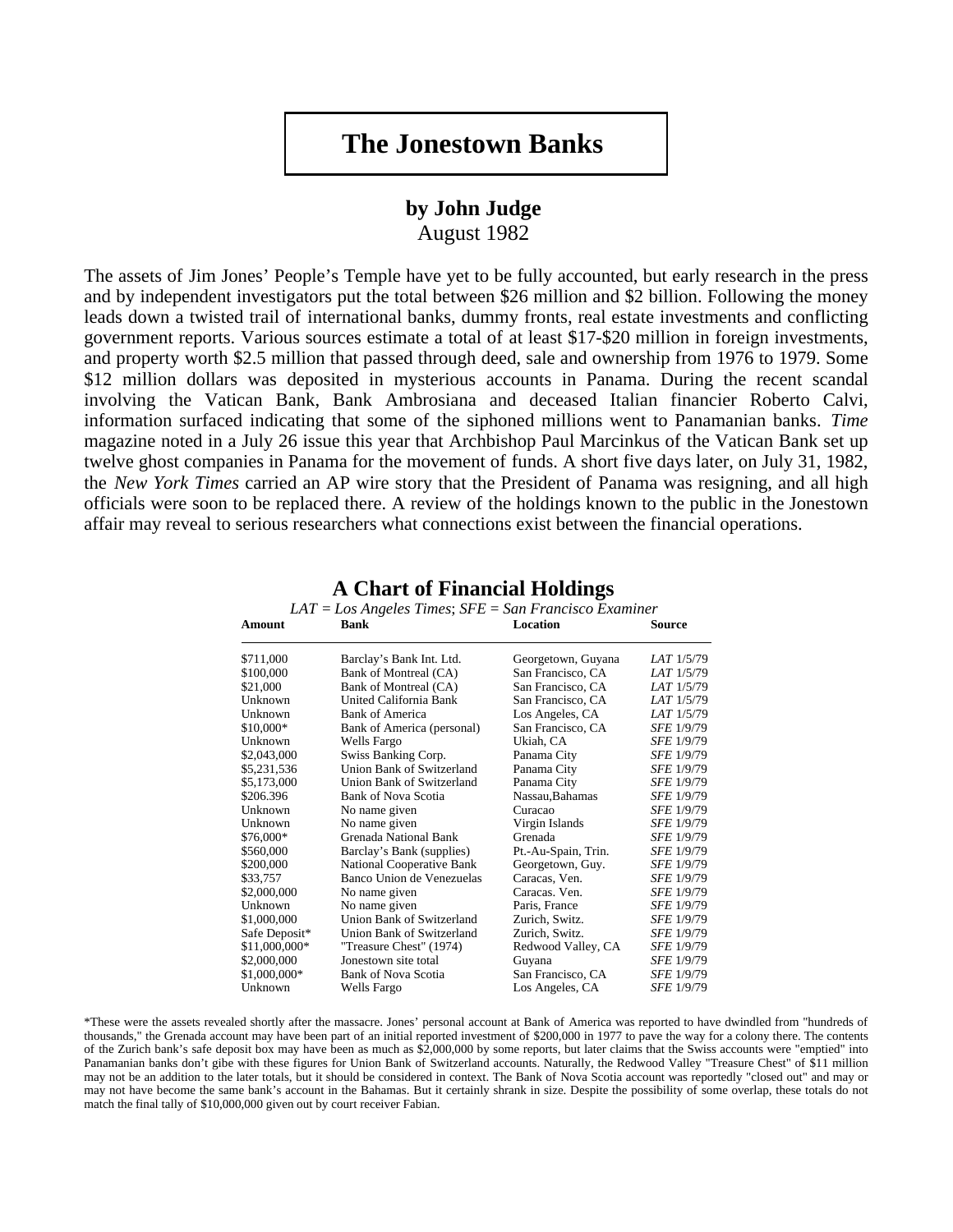Terri Buford, one of Jones' top lieutenants, was often responsible for setting up the international accounts. For instance, both she and Debbie Layton Blakey were reported to have carried out a "mysterious financial mission" from Panama to London, where they were alleged to have "studied Socialist and Communist banks," then on to France and Switzerland. Terri repeatedly instructed the bank clerk in Switzerland not to "discuss anything" during their visit, but he did mention a \$2,000,000 account in passing, perhaps the one in the safe deposit box ( *San Francisco Examiner* , 1/9/79). Accounts were secured in many names besides Jones' and People's Temple. Terri Buford, Carolyn Layton, Maria Katsaris and others from Jones' entourage were used. In addition, dummy organizations like Bridget, S.A., Angelique, and others, disguised the accounts. Terri Buford reportedly gave the Grand Jury investigators records of deposits in Panamanian banks totalling \$7.5 million, while press reports suggested that more money was residing in Swiss and Guyanese banks. Following the massacre, Buford and Mark Lane traveled in Europe, leading to speculation that they had been instrumental in removing money from the Swiss accounts, a charge (*LAT*, 1/20/79) Lane was to vehemently deny in print. Lane was simultaneously the attorney for People's Temple and accused assassin James Earl Ray. Lane and Buford also lived with and cared for a key witness in the Ray case, Grace Walden Stevens. According to some reports in the *New York Times* (2/4/79), Jones offered Mark Lane money to help free James Earl Ray. Later stories suggest that Buford and Lane were in collusion to bring Grace Stevens into Jonestown under an illegal passport (*NYT*, 12/8/79).

Buford's Panama visit may have been connected to a "few banking trips to Caracas, Panama City and the San Francisco suburb of Belmont" (*Miami Herald* , 3/27/79) made by Jones' confidant, Maria Katsaris, in 1978. Clearly, three numbered accounts were in place there by 1978. Court-appointed receiver Fabian finally admits in November of 1979 that there were two accounts. One in the name of Annie McGowan at the Union Bank of Switzerland in Panama, a follower of Jones who died in the carnage. The two accounts described there by the *San Francisco Examiner* could both meet the description in terms of cash balance. They are, respectively, accounts #121-00-191A and #121-00135A (see chart above). In addition, Fabian notes the existence of a \$2,000,000 balance in the Swiss Banking Corporation of Panama in the name of a "dummy front." This is account #3357 (see chart above) (*LAT* , 11/18/79).

Michael Prokes and Tim Carter, two of the camp guards who survived, claim that Maria Katsaris instructed them to take a chest with \$500,000 to the Soviet Embassy. On their return to the United States, they claimed contact with Soviet Embassy officials in Guyana. They said they knew Valerly Koval (reportedly a Major in the KGB and a top operative in Latin America), and Feodor Timofeyev (a KGB Deputy, allegedly). Timofeyev's name appeared on letters addressed to the Soviets instructing them on access to \$7 million in a Panamanian account at the Union Bank of Switzerland (*San Francisco Chronicle*, 1/21/79). This story is most likely an elaborate ruse to cover the real money flow, or an excessive trap to lure Soviet "involvement" with Jones' camp after the massacre. Jones was not in any way disposed to give money to the Soviet Union. But let's take a closer look at the real development of the Panama money cache.

In January, 1979, the Department of Justice released its intention to bring a \$4.2 million suit against People's Temple funds to recover the cost of body removal by the U.S. military. Defendants named at that point included the Asociacion Religiosa Pro San Pedro, S.A. of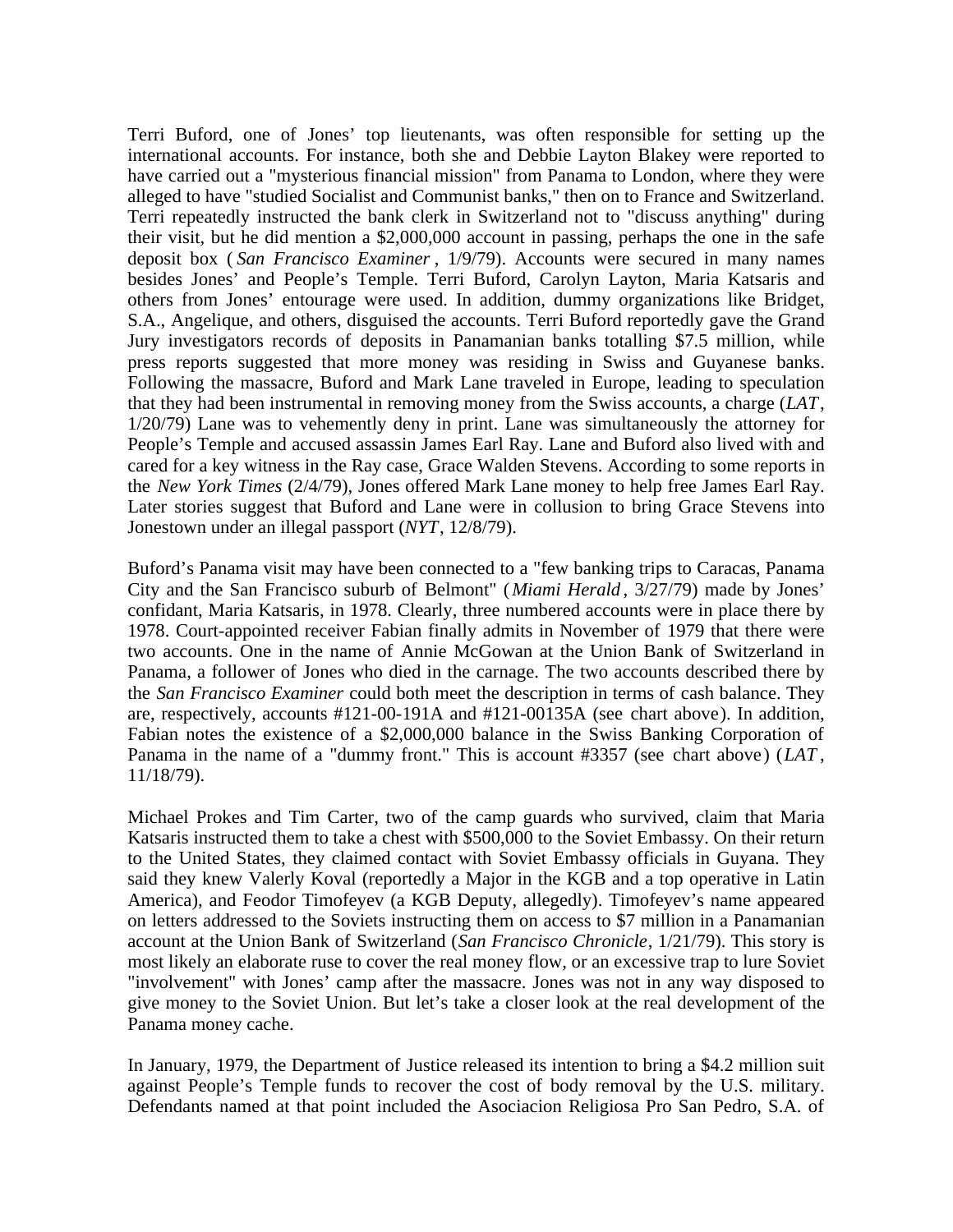Panama. The following day, the presiding magistrate, Judge Brown, sent a "lawyer to Panama," and the suit claimed that the "Panama affiliate" was "organized to handle the assets of People's Temple" (*Oakland Times*, 1/23/79). The *San Francisco Chronicle* had estimated a financial empire of at least \$26 million (*SFC* 1/9/79), but when Judge Brown moved to dissolve the People's Temple on January 24, State Attorney General Appalas placed the total much lower. "Contrary to previous press reports, Appalas said, total Temple assets approached only \$12 million and were located in Grenada, Venezuela, the Barbados, Guyana and Trinidad," said the *San Francisco Chronicle* (1/24/79). No mention of Panama. The same day, Guyanese official Kit Nascimento attempted to absolve Guyanese government officials, including President Burnham's wife, of any wrongdoing in the removal of a reported half million dollars by plane from the Jonestown site, claiming it was all deposited in the Bank of Guyana in Georgetown. It is not clear how this claim, which involves an account totaling \$700,000 relates to the reported money in Guyana after the deaths (see chart above) (*Washington Post*, 1/24/79). A few days later, Jim Jones' mother-in-law, Charlotte Baldwin in Richmond, Indiana, denied that he left a large estate, and recounted his daughter Suzanne's claim that there was only property and "\$17,000 in a Nassau account," presumably not a reference to the Bank of Nova Scotia deposit (*WP*, 1/29/79).

Not until a *Newsweek* story on March 12, months later, did Robert Fabian confirm that the Temple had a safe deposit box in Switzerland, and bank accounts in "Panama and Guyana." However, his claim at that point was that the three sources together could account for only an additional \$6 million. The following day, in Berne, Switzerland, the Swiss government blocked access to funds and information on the Swiss accounts under a 1973 U.S.-Swiss Legal Assistance Treaty. They were only willing to give further information if the FBI could prove the funds were gotten by criminal means. U.S. officials were still estimating the Swiss accounts topped \$10 million (*WP*, 3/13/79). The following day, March 14, Michael Prokes held a press conference, revealed the phony tapes that suggested the Jonestown suicides were not coerced, then shot himself in the head. Finally, in August, conflicting stories began to emerge from Switzerland. An official announcement of August 3 established that three bank accounts had been held since 1976, and that money was suddenly transferred to the U.S. and to Panama around the time of the killings. The statement also seemed to involve the release of \$2 million and the papers from the safe deposit box to U.S. authorities. These authorities were now saying that assets totalled more than \$10 million, "most" in Panama City branches of Swiss Bank Corporation and Union Bank of Switzerland. No reason was given for the transfer and names of the depositors and exact dates were not released. Other reports and rumors persisted: Jones had ordered \$7 million sent to the Soviet Union in December, 1978. Swiss accounts numbered from six to a dozen. Money was held in dummy fronts in Guyana. Some even suggested funds were being sent to the PLO. ( *SFC* 8/3/79). Another story suggested that the amount suddenly shifted to Panama had been \$2,000,000, and Justice Department officials were surprised and skeptical that money had come into the U.S. without their knowledge (*WP* 8/3/79).

Suddenly, court-appointed receiver Fabian announced in October that he had "found" \$7.2 million in Panama. "We've gotten word from Panama that there's \$5.2 million in one bank and another \$2 million in another." However, Fabian said this was not new money, and total assets were still in the \$10 million range, because "part of the money in Panama" was transferred there in 1978 from Swiss banks whose accounts were now "empty."